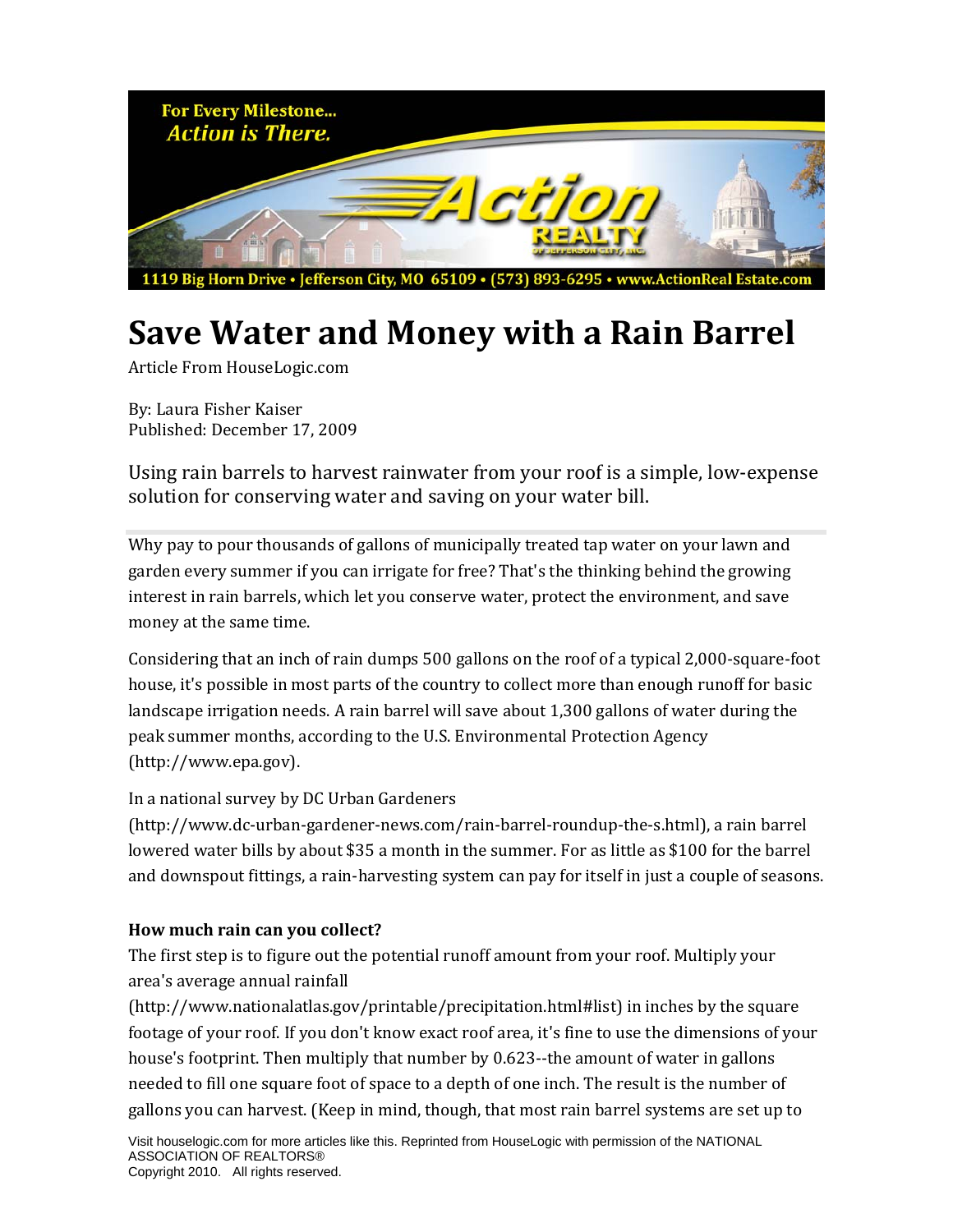collect only a portion of that, depending on irrigation needs.)

If your main goal is to water flower beds or run soaker hoses during dry spells, one or two 55‐gallon barrels will suffice. If you want to turn off the garden tap all together, you'll need multiple barrels or a cistern, a large tank that stores from 300 to 3,000 gallons. But cisterns cost considerably more (up to \$2,500) and are more complicated to install and use, which makes them best suited for larger‐scale rain harvesting systems that include such indoor uses as flushing toilets.

### **The cost to set up a rain barrel system**

Commercial barrels cost between \$50 and \$200, though you can also make one yourself from castoff food‐grade containers. One couple linked together five 55‐gallon syrup drums they bought for \$10 apiece from the local Coca‐Cola bottling plant. Their blog (http://futurehousefarm.blogspot.com/search/label/rain%20harvester) is an amusing and instructive rain‐harvesting primer.

A typical system consisting of one or two barrels and off-the-shelf parts such as spigots, downspout extensions, mesh screens, and soaker hoses costs between \$35 and \$600. Cobbling it all together might take a weekend or two, but it's not rocket science. The Maryland Environmental Design Program (http://www.dnr.state.md.us/ed/rainbarrel.html) offers easy step‐by‐step instructions for building your own barrel with about \$15 worth of supplies.

Unfortunately, most rain barrels are not very handsome, and it's not always easy to camouflage them. Some people like the folksy wooden water barrel look, but generally speaking, the more water you're trying to capture, the bulkier the containers--and the harder they are to make inconspicuous or tuck behind bushes, especially since they need to be located near a downspout on your house.

#### **Safety requirements and caveats**

Rain barrels work via gravity, so the barrel must be level, stable, and elevated to allow water to move out of the tank. You'll want two spigots, one at the bottom to connect a hose and the other about two‐thirds of the way down to fit a watering can or bucket underneath. If you want to move water to a higher level, you'll have to add a small pump (\$50 to \$150, depending on type).

You'll also need to take a few other precautions for safety:

**Covers and screens:** A secure cover keeps children, pets, and wildlife out. Fine mesh screens prevent mosquitoes from breeding (a mosquito dunk, which kills mosquito larvae but is non‐toxic to plants or other animals, is also not a bad idea) and block leaves and twigs from clogging the works.